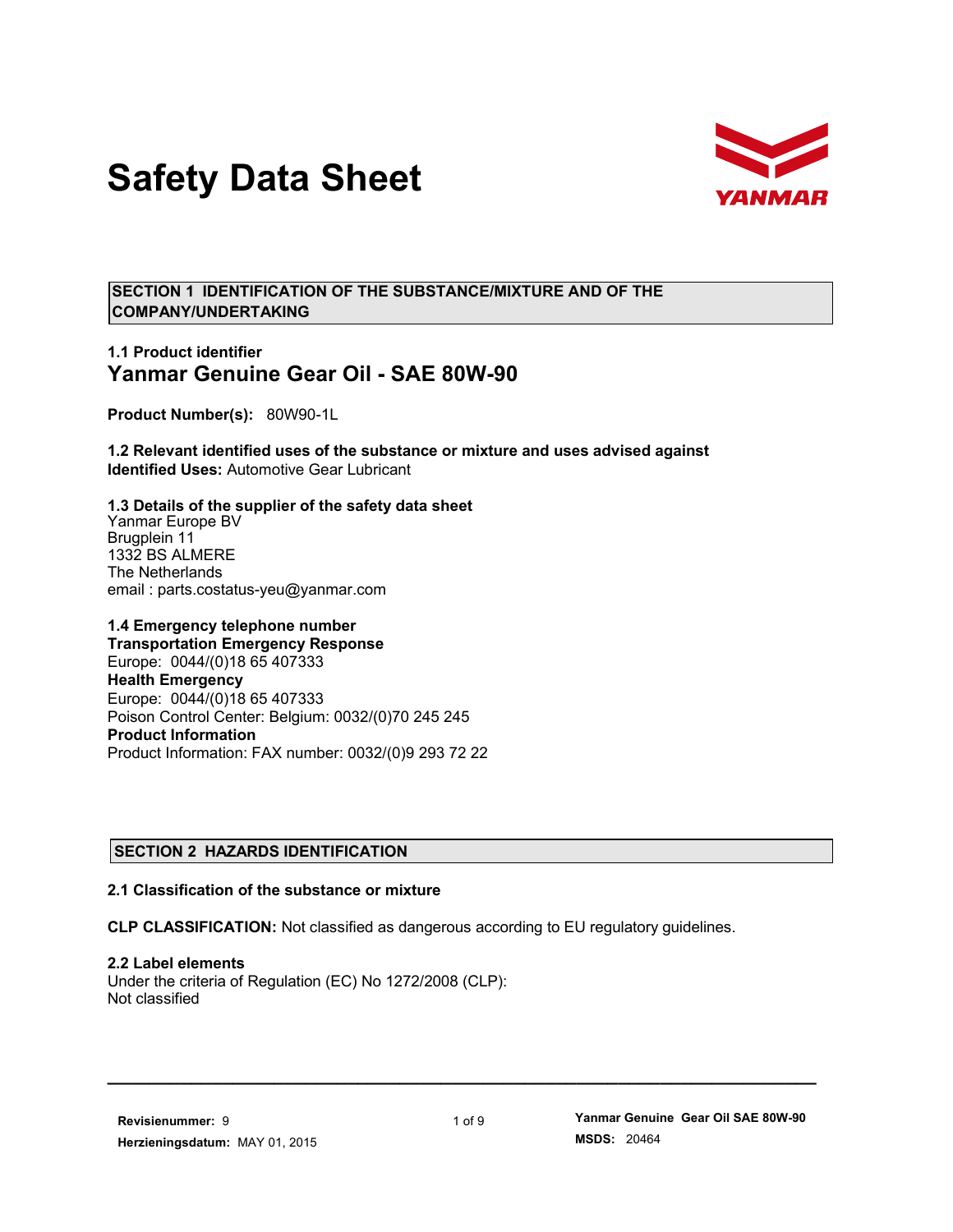- contains: Polysulfides, di-tert-Bu. May produce an allergic reaction. Phosphoric acid ester, amine salt. May produce an allergic reaction.

## **2.3 Other hazards** Not Applicable

## **SECTION 3 COMPOSITION/ INFORMATION ON INGREDIENTS**

### **3.2 Mixtures**

This material is a mixture.

| <b>COMPONENTS</b>                         | <b>CAS</b><br><b>NUMBER</b> | EC<br><b>NUMBER</b> | <b>REGISTRATION</b><br><b>NUMBER</b> | <b>CLP</b><br><b>CLASSIFICATION</b>                                                                                    | <b>AMOUNT</b>        |
|-------------------------------------------|-----------------------------|---------------------|--------------------------------------|------------------------------------------------------------------------------------------------------------------------|----------------------|
| Highly refined mineral<br>oil (C15 - C50) | <b>Mixture</b>              |                     | $***$                                | None                                                                                                                   | 70 - 99<br>%weight   |
| Polysulfides, di-tert-Bu                  | Trade secret                |                     | Trade Secret 01-2119540515-4         | <b>Aquatic Chronic</b><br>3/H412; Skin<br>Sens. 1B/H317                                                                | $1 - 5$<br>%weight   |
| Phosphoric acid ester,<br>lamine salt     | Mixture                     | 931-384-6           | $***$                                | <b>Aquatic Chronic</b><br>2/H411; Eye Dam.<br>1/H318; Flam. Lig.<br>3/H226; Acute<br>Tox. 4/H302; Skin<br>Sens. 1/H317 | $0.1 - 2$<br>%weight |

The full text of all CLP H-statements is shown in Section 16.

\*Contains one or more of the following EINECS numbers: 265-090-8, 265-091-3, 265-096-0, 265-097-6, 265-098-1, 265-101-6, 265-155-0, 265-156-6, 265-157-1, 265-158-7, 265-159-2, 265-160-8, 265-161-3, 265-166-0, 265-169-7, 265-176-5, 276-735-8, 276-736-3, 276-737-9, 276-738-4, 278-012-2. \*\*Not available or substance is not currently required for registration under REACH. \*\*\* Contains one or more of the following REACH registration numbers: 01-2119488706-23, 01-2119487067-30, 01-2119487081-40, 01-2119483621-38, 01-2119480374-36, 01-2119488707-21, 01-2119467170-45, 01-2119480375-34, 01-2119484627-25, 01-2119480132-48, 01-2119487077-29, 01-2119489287-22, 01-2119480472-38, 01-2119471299-27, 01-2119485040-48, 01-2119555262-43, 01-2119495601-36, 01-2119474889-13, 01-2119474878-16.

## **SECTION 4 FIRST AID MEASURES**

## **4.1 Description of first aid measures**

**Eye:** No specific first aid measures are required. As a precaution, remove contact lenses, if worn, and flush eyes with water.

**Skin:** No specific first aid measures are required. As a precaution, remove clothing and shoes if contaminated. To remove the material from skin, use soap and water. Discard contaminated clothing and shoes or thoroughly clean before reuse.

**Ingestion:** No specific first aid measures are required. Do not induce vomiting. As a precaution, get medical advice.

**Inhalation:** No specific first aid measures are required. If exposed to excessive levels of material in the air, move the exposed person to fresh air. Get medical attention if coughing or respiratory discomfort occurs.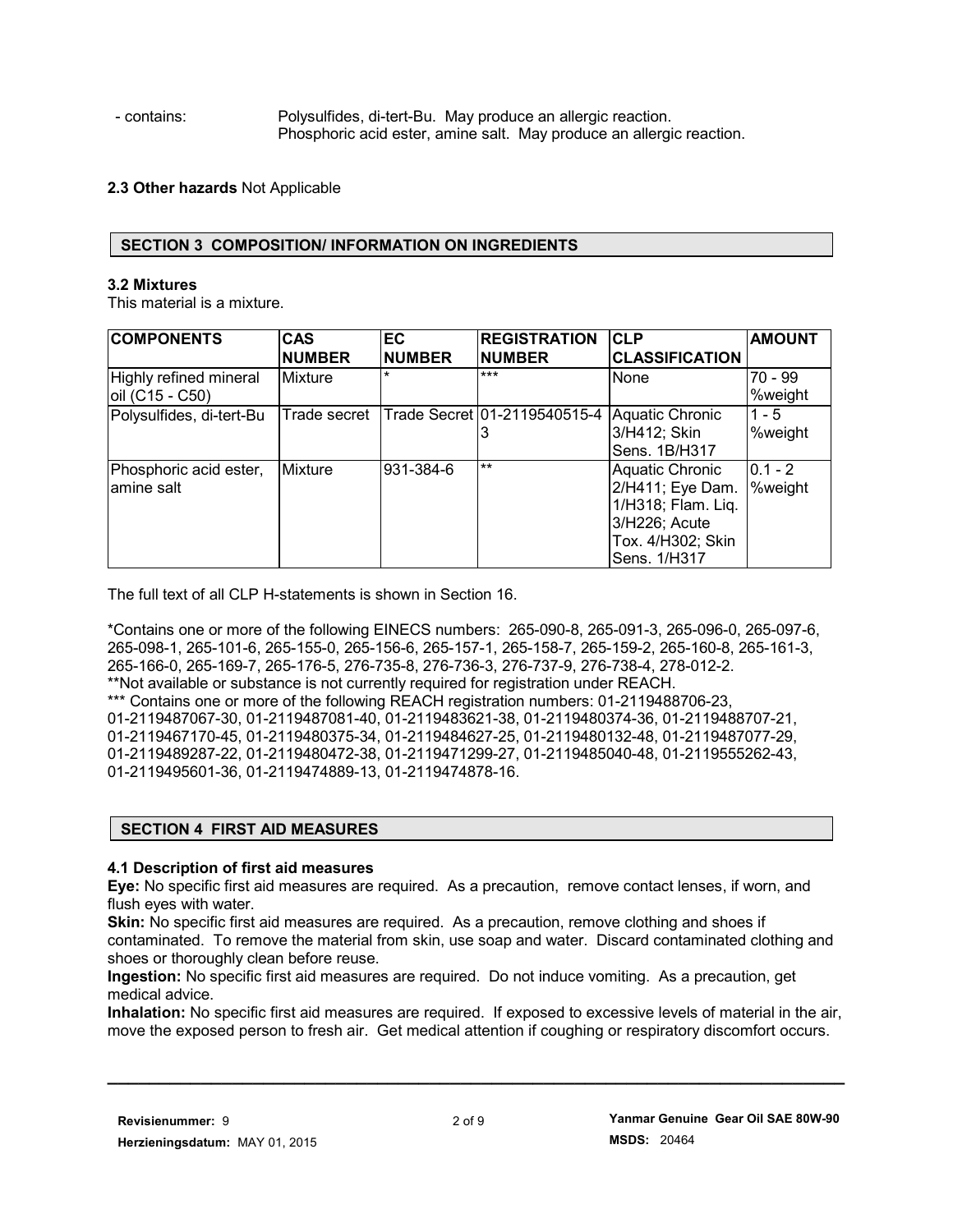## **4.2 Most important symptoms and effects, both acute and delayed IMMEDIATE SYMPTOMS AND HEALTH EFFECTS**

**Eye:** Not expected to cause prolonged or significant eye irritation.

**Skin:** Contact with the skin is not expected to be harmful.

**Ingestion:** Not expected to be harmful if swallowed.

**Inhalation:** Not expected to be harmful if inhaled. Contains a petroleum-based mineral oil. May cause respiratory irritation or other pulmonary effects following prolonged or repeated inhalation of oil mist at airborne levels above the recommended mineral oil mist exposure limit. Symptoms of respiratory irritation may include coughing and difficulty breathing.

## **DELAYED OR OTHER SYMPTOMS AND HEALTH EFFECTS:** Not classified.

#### **4.3 Indication of any immediate medical attention and special treatment needed** Not applicable.

## **SECTION 5 FIRE FIGHTING MEASURES**

## **5.1 Extinguishing media**

Use water fog, foam, dry chemical or carbon dioxide (CO2) to extinguish flames.

## **5.2 Special hazards arising from the substance or mixture**

**Combustion Products:** Highly dependent on combustion conditions. A complex mixture of airborne solids, liquids, and gases including carbon monoxide, carbon dioxide, and unidentified organic compounds will be evolved when this material undergoes combustion.

### **5.3 Advice for firefighters**

This material will burn although it is not easily ignited. See Section 7 for proper handling and storage. For fires involving this material, do not enter any enclosed or confined fire space without proper protective equipment, including self-contained breathing apparatus.

## **SECTION 6 ACCIDENTAL RELEASE MEASURES**

## **6.1 Personal precautions, protective equipment and emergency procedures**

Eliminate all sources of ignition in vicinity of spilled material. Refer to Sections 5 and 8 for more information.

## **6.2 Environmental precautions**

Stop the source of the release if you can do it without risk. Contain release to prevent further contamination of soil, surface water or groundwater.

## **6.3 Methods and material for containment and cleaning up**

Clean up spill as soon as possible, observing precautions in Exposure Controls/Personal Protection. Use appropriate techniques such as applying non-combustible absorbent materials or pumping. Where feasible and appropriate, remove contaminated soil and dispose of in a manner consistent with applicable requirements. Place other contaminated materials in disposable containers and dispose of in a manner consistent with applicable requirements. Report spills to local authorities as appropriate or required.

## **6.4 Reference to other sections**

See sections 8 and 13.

#### **SECTION 7 HANDLING AND STORAGE**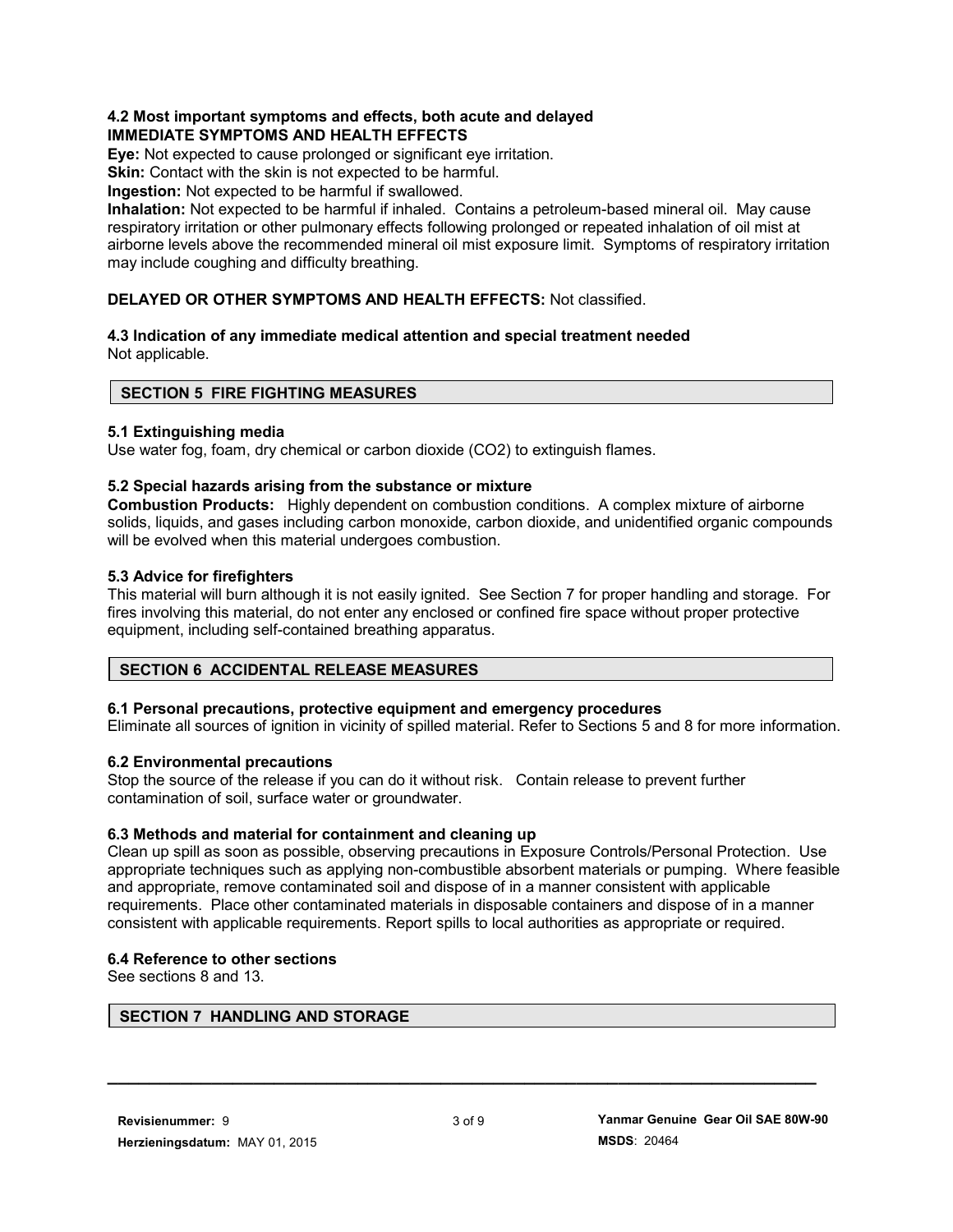## **7.1 Precautions for safe handling**

**General Handling Information:** Avoid contaminating soil or releasing this material into sewage and drainage systems and bodies of water.

**Precautionary Measures:** Do not get in eyes, on skin, or on clothing. Do not taste or swallow. Wash thoroughly after handling.

**Static Hazard:** Electrostatic charge may accumulate and create a hazardous condition when handling this material. To minimize this hazard, bonding and grounding may be necessary but may not, by themselves, be sufficient. Review all operations which have the potential of generating and accumulating an electrostatic charge and/or a flammable atmosphere (including tank and container filling, splash filling, tank cleaning, sampling, gauging, switch loading, filtering, mixing, agitation, and vacuum truck operations) and use appropriate mitigating procedures.

**Container Warnings:** Container is not designed to contain pressure. Do not use pressure to empty container or it may rupture with explosive force. Empty containers retain product residue (solid, liquid, and/or vapor) and can be dangerous. Do not pressurize, cut, weld, braze, solder, drill, grind, or expose such containers to heat, flame, sparks, static electricity, or other sources of ignition. They may explode and cause injury or death. Empty containers should be completely drained, properly closed, and promptly returned to a drum reconditioner or disposed of properly.

### **7.2 Conditions for safe storage, including any incompatibilities**

Not Applicable

## **7.3 Specific end use(s):**Automotive Gear Lubricant

### **SECTION 8 EXPOSURE CONTROLS/PERSONAL PROTECTION**

### **GENERAL CONSIDERATIONS:**

Consider the potential hazards of this material (see Section 2), applicable exposure limits, job activities, and other substances in the work place when designing engineering controls and selecting personal protective equipment. If engineering controls or work practices are not adequate to prevent exposure to harmful levels of this material, the personal protective equipment listed below is recommended. The user should read and understand all instructions and limitations supplied with the equipment since protection is usually provided for a limited time or under certain circumstances. Refer to appropriate CEN standards.

## **8.1 Control parameters**

#### **Occupational Exposure Limits:**

| <b>Component</b>                       | Country/<br>Agency | <b>TWA</b>       | <b>STEL</b>       | <b>Ceiling</b> | <b>Notation</b> |
|----------------------------------------|--------------------|------------------|-------------------|----------------|-----------------|
| Highly refined mineral oil (C15 - C50) | <b>Belgium</b>     | $5 \text{ ma/m}$ | $10 \text{ ma/m}$ | --             | $- -$           |

Consult local authorities for appropriate values.

#### **8.2 Exposure controls**

**ENGINEERING CONTROLS:**

Use in a well-ventilated area.

## **PERSONAL PROTECTIVE EQUIPMENT**

**Eye/Face Protection:** No special eye protection is normally required. Where splashing is possible, wear safety glasses with side shields as a good safety practice.

**Skin Protection:** No special protective clothing is normally required. Where splashing is possible, select protective clothing depending on operations conducted, physical requirements and other substances in the workplace. Suggested materials for protective gloves include: 4H (PE/EVAL), Nitrile Rubber, Silver Shield, Viton.

**Respiratory Protection:** No respiratory protection is normally required. If user operations generate an oil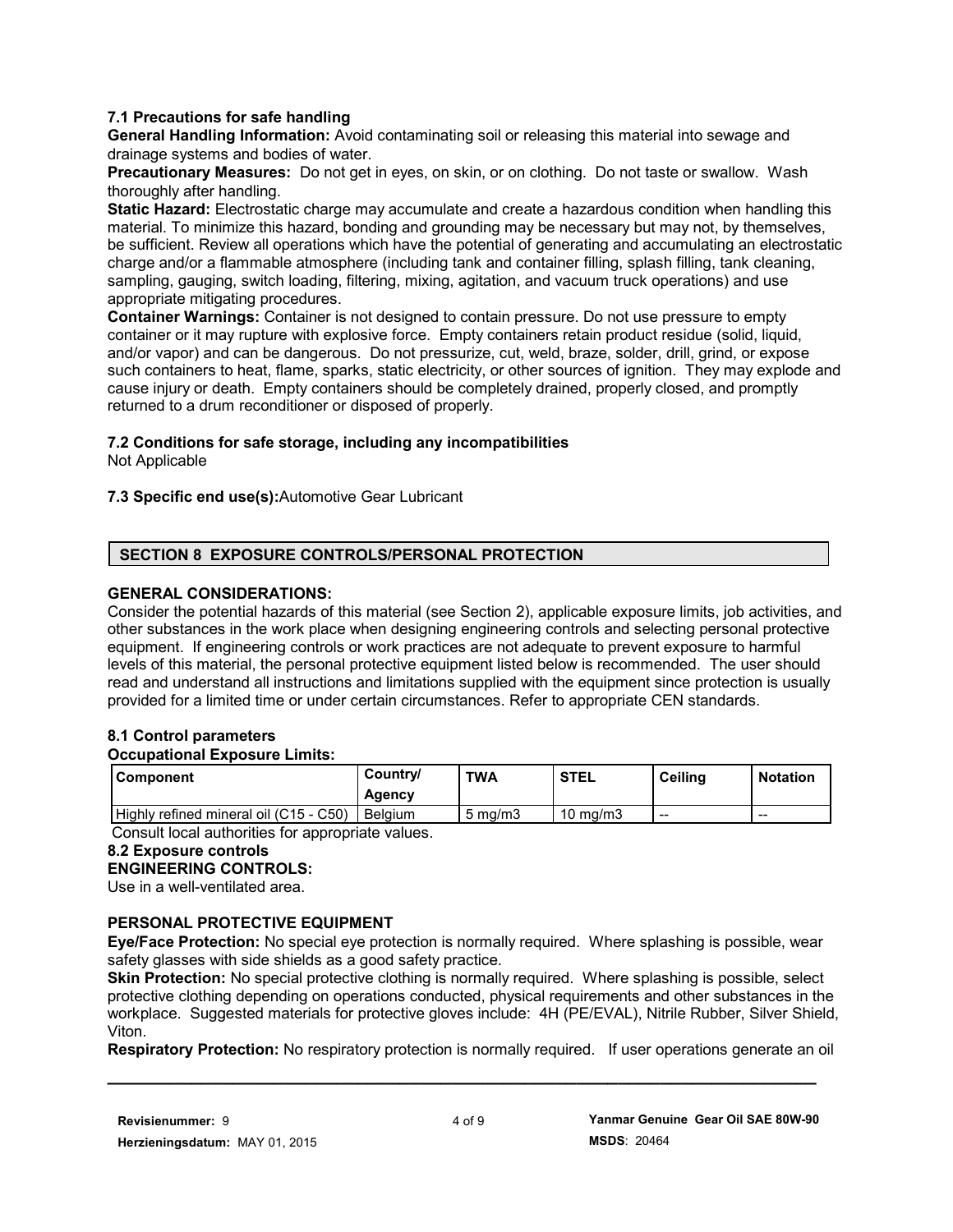mist, determine if airborne concentrations are below the occupational exposure limit for mineral oil mist. If not, wear an approved respirator that provides adequate protection from the measured concentrations of this material. For air-purifying respirators use a particulate cartridge.

## **ENVIRONMENTAL EXPOSURE CONTROLS:**

See relevant Community environmental protection legislation or the Annex, as applicable.

### **SECTION 9 PHYSICAL AND CHEMICAL PROPERTIES**

**Attention: the data below are typical values and do not constitute a specification.**

**9.1 Information on basic physical and chemical properties Appearance Color:** Light to Brown  **Physical State:** Liquid **Odor:** Petroleum odor **Odor Threshold:** No data available **pH:** Not Applicable **Melting Point:** No data available **Freezing Point:** Not Applicable **Initial Boiling Point:** >315°C (599°F) **Flashpoint:** (Cleveland Open Cup) 210 °C (410 °F) (Typical) **Evaporation Rate:** No data available **Flammability (solid, gas):** No Data Available **Flammability (Explosive) Limits (% by volume in air):** Lower: Not Applicable Upper: Not Applicable **Vapor Pressure:** <0.01 mmHg @ 37.8 °C (100 °F) **Vapor Density (Air = 1):** >1

**9.2 Other Information:** No Data Available

**Explosive Properties:** No Data Available **Oxidising properties:** No Data Available

**Density:** 0.898 kg/l @ 15°C (59°F) (Typical)

**Auto-ignition temperature:** No data available **Decomposition temperature:** No data available **Viscosity:** 133 mm2/s @ 40°C (104°F) (Typical)

**Solubility:** Soluble in hydrocarbons; insoluble in water **Partition coefficient: n-octanol/water:** No data available

## **SECTION 10 STABILITY AND REACTIVITY**

**10.1 Reactivity:** May react with strong acids or strong oxidizing agents, such as chlorates, nitrates, peroxides, etc.

**10.2 Chemical Stability:** This material is considered stable under normal ambient and anticipated storage and handling conditions of temperature and pressure.

**10.3 Possibility of hazardous reactions:** Hazardous polymerization will not occur.

**10.4 Conditions to Avoid:** Not applicable

**10.5 Incompatible materials to avoid:** Not applicable

**10.6 Hazardous decomposition products:** Hydrogen Sulfide (Temperatures >149 °F (65 °C))

## **SECTION 11 TOXICOLOGICAL INFORMATION**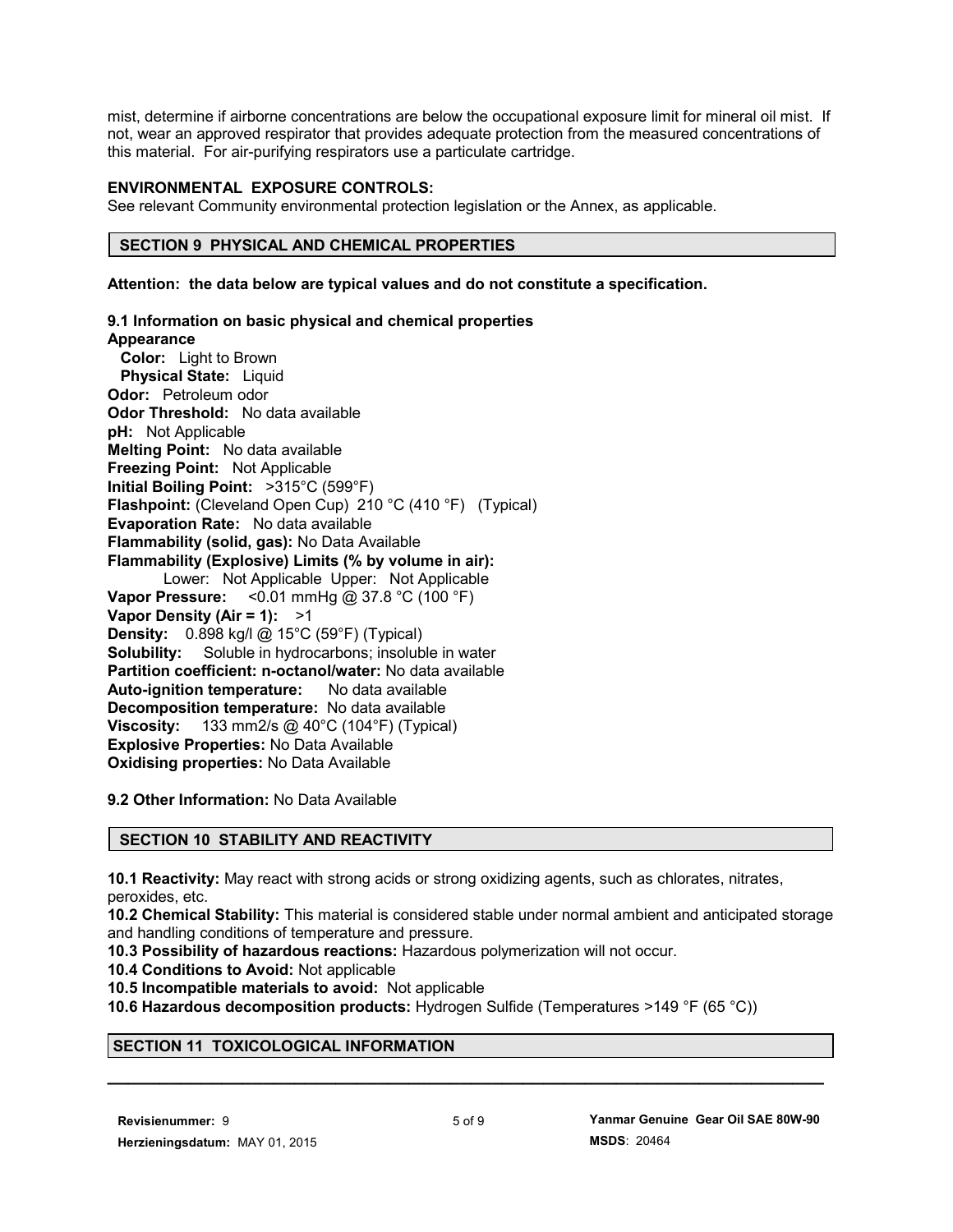## **11.1 Information on toxicological effects**

**Serious Eye Damage/Irritation:** The eye irritation hazard is based on evaluation of data for product components.

**Skin Corrosion/Irritation:** The skin irritation hazard is based on evaluation of data for product components.

**Skin Sensitization:** The skin sensitization hazard is based on evaluation of data for product components.

**Acute Dermal Toxicity:** The acute dermal toxicity hazard is based on evaluation of data for product components.

**Acute Oral Toxicity:** The acute oral toxicity hazard is based on evaluation of data for product components.

### **Acute Toxicity Estimate (oral):** Not Applicable

**Acute Inhalation Toxicity:** The acute inhalation toxicity hazard is based on evaluation of data for product components.

**Germ Cell Mutagenicity:** The hazard evaluation is based on data for components or a similar material.

**Carcinogenicity:** The hazard evaluation is based on data for components or a similar material.

**Reproductive Toxicity:** The hazard evaluation is based on data for components or a similar material.

**Specific Target Organ Toxicity - Single Exposure:** The hazard evaluation is based on data for components or a similar material.

**Specific Target Organ Toxicity - Repeated Exposure:** The hazard evaluation is based on data for components or a similar material.

**Aspiration Toxicity:** No data available

#### **ADDITIONAL TOXICOLOGY INFORMATION:**

 In accordance with the Directive 94/69/EC (21st ATP to DSD), Nota L, reference IP 346/92: "DMSO Extraction Method", we have determined that the base oils used in this preparation are not carcinogenic.

#### **SECTION 12 ECOLOGICAL INFORMATION**

#### **12.1 Toxicity**

This material is not expected to be harmful to aquatic organisms. The product has not been tested. The statement has been derived from the properties of the individual components.

#### **12.2 Persistence and degradability**

This material is not expected to be readily biodegradable. The product has not been tested. The statement has been derived from the properties of the individual components.

#### **12.3 Bioaccumulative potential**

Bioconcentration Factor: No Data Available Octanol/Water Partition Coefficient: No data available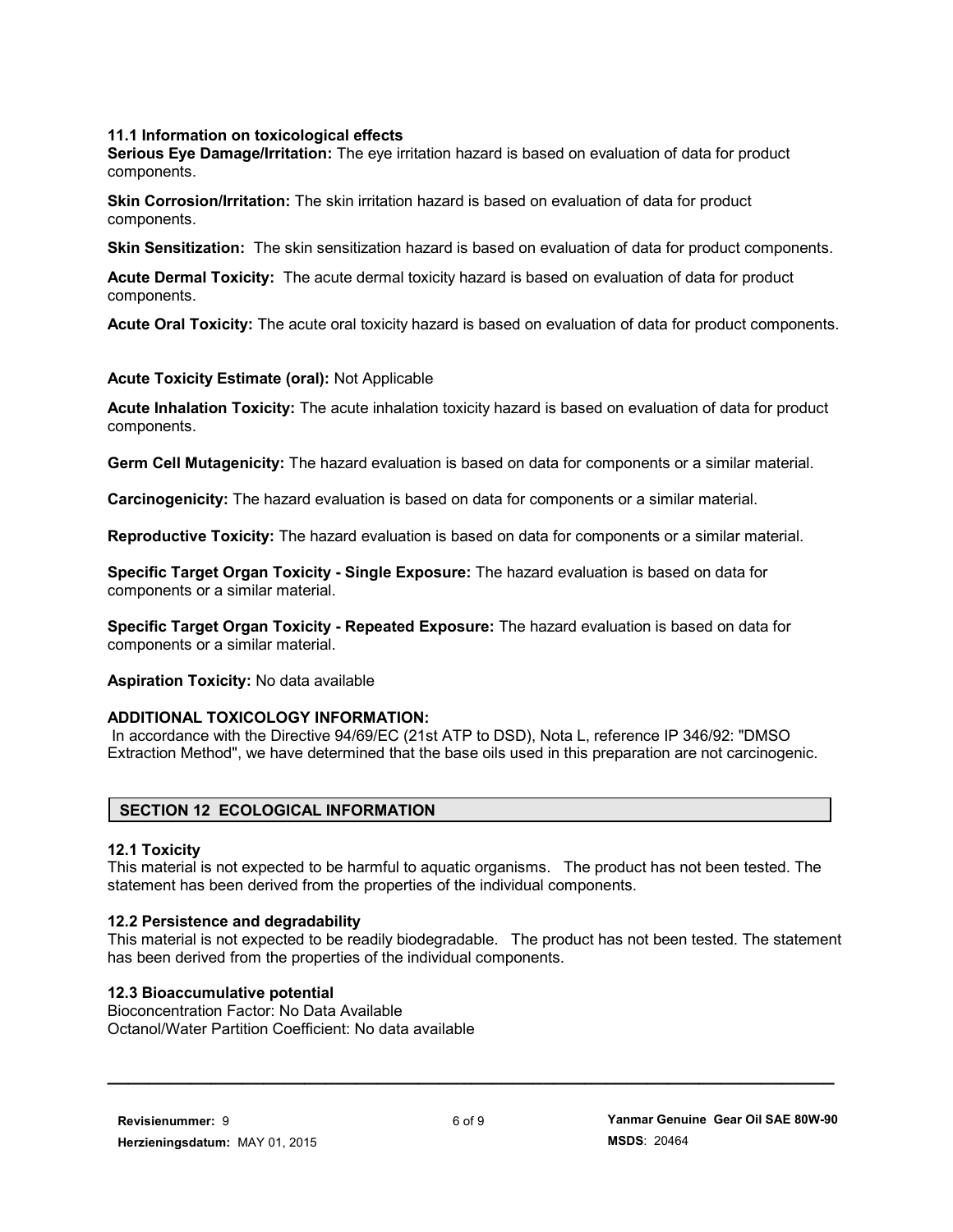## **12.4 Mobility in soil**

No data available.

#### **12.5 Results of PBT and vPvB assessment**

This product is not, or does not contain, a substance that is a potential PBT or a vPvB.

#### **12.6 Other adverse effects**

No other adverse effects identified.

## **SECTION 13 DISPOSAL CONSIDERATIONS**

#### **13.1 Waste treatment methods**

Use material for its intended purpose or recycle if possible. Oil collection services are available for used oil recycling or disposal. Place contaminated materials in containers and dispose of in a manner consistent with applicable regulations. Contact your sales representative or local environmental or health authorities for approved disposal or recycling methods.

In accordance with European Waste Catalogue (E.W.C.) the codification is the following: 13 02 05

### **SECTION 14 TRANSPORT INFORMATION**

The description shown may not apply to all shipping situations. Consult appropriate Dangerous Goods Regulations for additional description requirements (e.g., technical name) and mode-specific or quantity-specific shipping requirements.

## **ADR/RID**

NOT REGULATED AS DANGEROUS GOODS FOR TRANSPORT

**14.1 UN number:** Not applicable

**14.2 UN proper shipping name:** Not applicable

**14.3 Transport hazard class(es):** Not applicable

**14.4 Packing group:** Not applicable

**14.5 Environmental hazards:** Not applicable

**14.6 Special precautions for user:** Not applicable

## **ICAO**

NOT REGULATED AS DANGEROUS GOODS FOR TRANSPORT

**14.1 UN number:** Not applicable

**14.2 UN proper shipping name:** Not applicable

**14.3 Transport hazard class(es):** Not applicable

**14.4 Packing group:** Not applicable

**14.5 Environmental hazards:** Not applicable

**14.6 Special precautions for user:** Not applicable

## **IMO**

NOT REGULATED AS DANGEROUS GOODS FOR TRANSPORT

**14.1 UN number:** Not applicable

**14.2 UN proper shipping name:** Not applicable

**14.3 Transport hazard class(es):** Not applicable

**14.4 Packing group:** Not applicable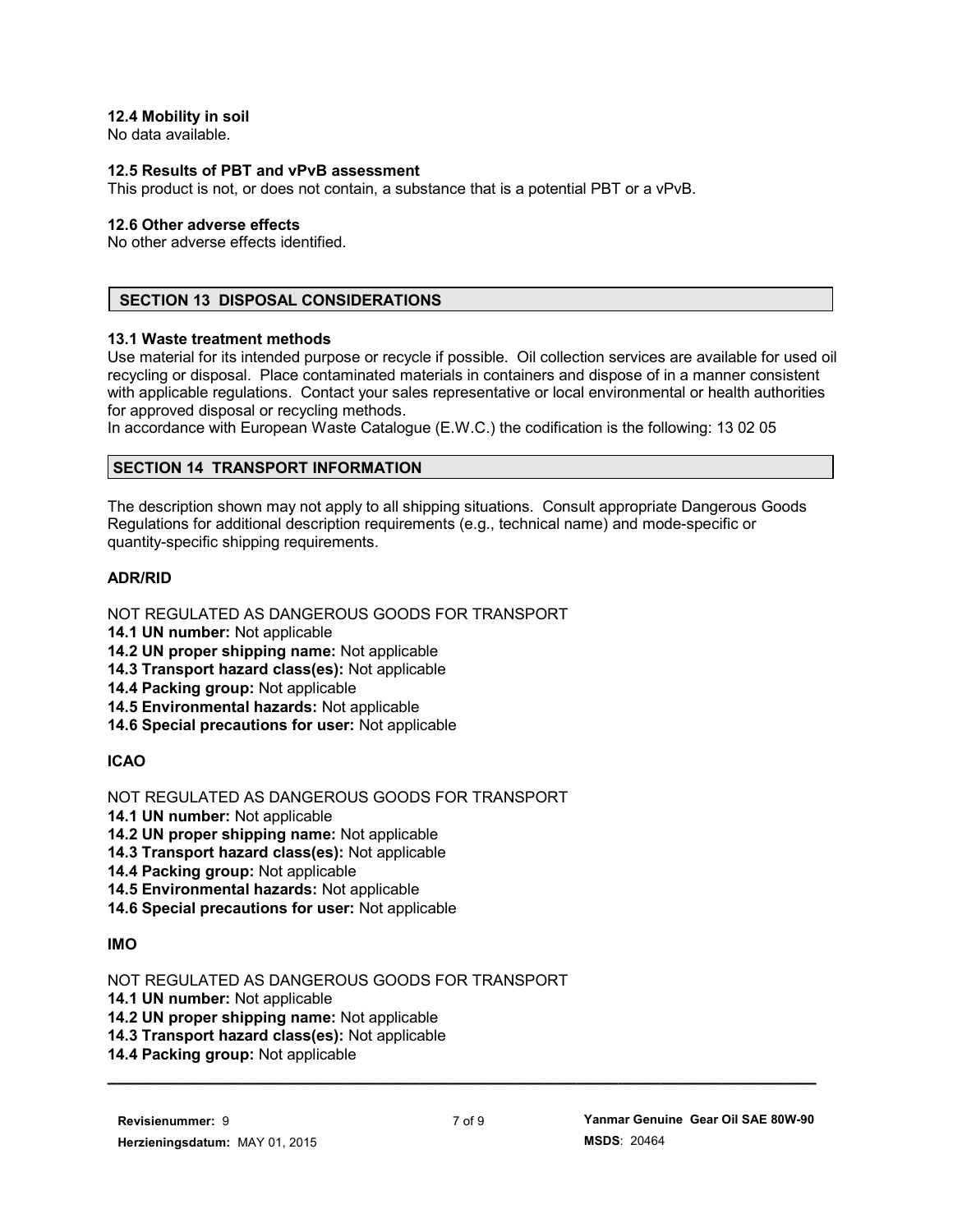- **14.5 Environmental hazards:** Not applicable
- **14.6 Special precautions for user:** Not applicable

**14.7 Transport in bulk according to Annex II of MARPOL 73/78 and the IBC code:** Not applicable

#### **SECTION 15 REGULATORY INFORMATION**

#### **15.1 Safety, health and environmental regulations/legislation specific for the substance or mixture REGULATORY LISTS SEARCHED:**

01=EU. Directive 76/769/EEC: Restrictions on the marketing and use of certain dangerous substances.

02=EU Directive 90/394/EEC: Carcinogens at work.

03=EU Directive 92/85/EEC: Pregnant or breastfeeding workers.

04=EU Directive 96/82/EC (Seveso II): Article 9.

05=EU Directive 96/82/EC (Seveso II): Articles 6 and 7.

06=EU Directive 98/24/EC: Chemical agents at work.

07=EU Directive 2004/37/EC: On the protection of workers.

08=EU Regulation EC No. 689/2008: Annex 1, Part 1.

09=EU Regulation EC No. 689/2008: Annex 1, Part 2.

10=EU Regulation EC No. 689/2008: Annex 1, Part 3.

11=EU Regulation EC No. 850/2004: Prohibiting and restricting persistant organic pollutants (POPs).

12=EU REACH, Annex XVII: Restrictions on manufacture, placing on the market and use of certain dangerous substances, mixture & article.

13=EU REACH, Annex XIV: Candidate List of Substances of Very High Concern for Authorization (SVHC).

No components of this material were found on the regulatory lists above.

#### **CHEMICAL INVENTORIES:**

All components comply with the following chemical inventory requirements: AICS (Australia), ENCS (Japan), IECSC (China), KECI (Korea), PICCS (Philippines), TSCA (United States).

#### **15.2 Chemical safety assessment**

No chemical safety assessment.

#### **SECTION 16 OTHER INFORMATION**

**REVISION STATEMENT:** This revision updates the following sections of this Material Safety Data Sheet:  $1 - 16$ 

**Revision Date:** MAY 01, 2015

#### **Full text of CLP H-statements:**

H411; Toxic to aquatic life with long lasting effects

H412; Harmful to aquatic life with long lasting effects

H318; Causes serious eye damage

H226; Flammable liquid and vapor

H302; Harmful if swallowed

H317; May cause allergic skin reaction

#### **ABBREVIATIONS THAT MAY HAVE BEEN USED IN THIS DOCUMENT:**

| <b>TLV</b>                | TWA                        |
|---------------------------|----------------------------|
| Threshold Limit Value     | Time Weighted Average      |
| $\blacksquare$            | $\overline{\phantom{0}}$   |
| <b>I</b> STEL             | PEL                        |
| Short-term Exposure Limit | Permissible Exposure Limit |
| $\sim$                    | $\overline{\phantom{a}}$   |
|                           |                            |